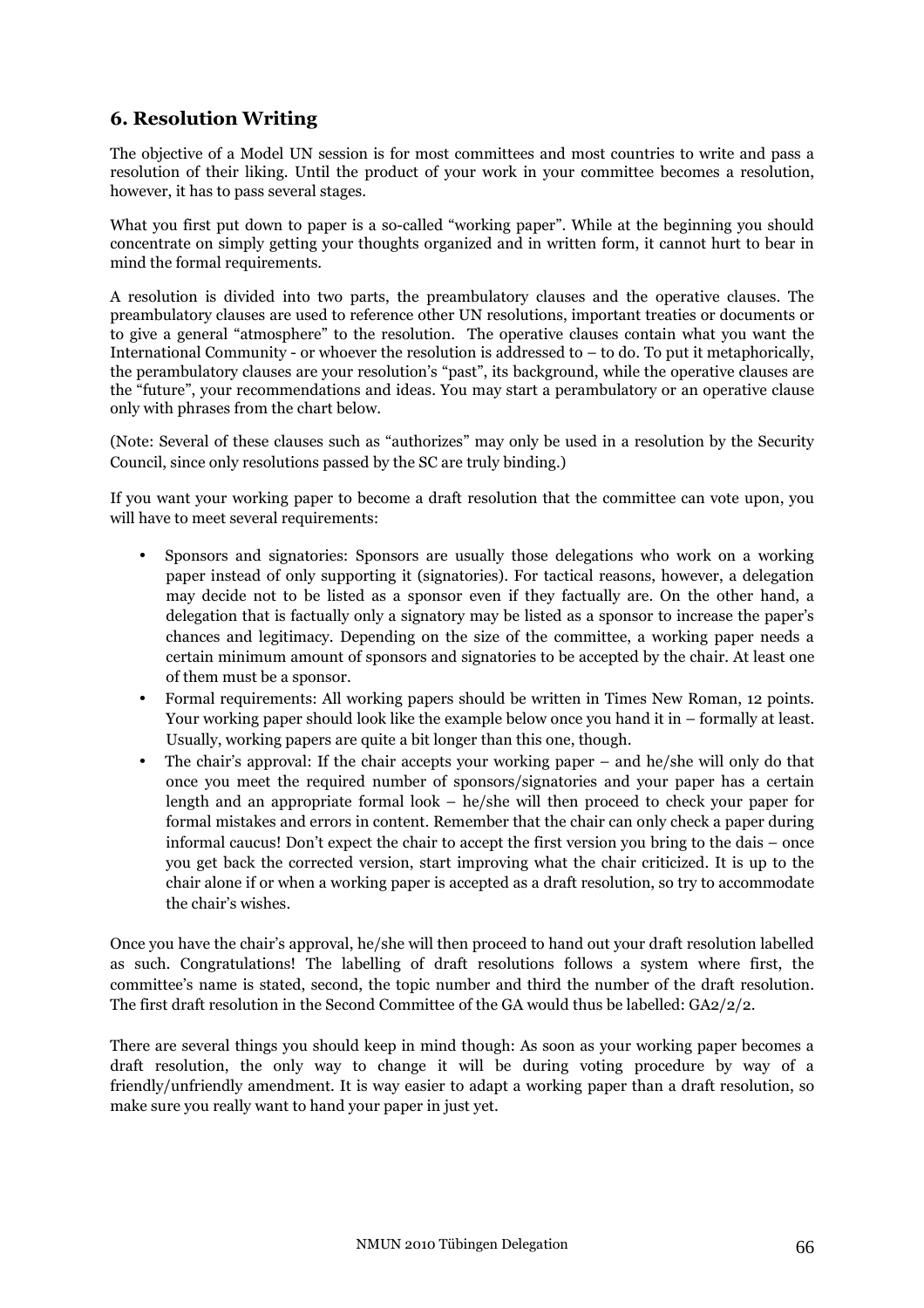## *Preambulatory Clauses*

Contemplating... Further recalling... *Operative Clauses*  Appreciates… …its regret… …its belief…

Acknowledging... Emphasizing ... Having... Affirming... **Encouraged...** Encouraged... **Example 1** Encouraged... **Example 2** Encouraged... Alarmed by… **Endorsing…** Endorsing… **Endorsing** Endorsing… studied Anxious… Expressing… Keeping in mind… …its appreciation… Aware of … … …its deep appreciation… Noting… <br>Bearing in mind… … its satisfaction… … …… …… further…  $\dots$  its satisfaction... Being convinced… Expecting… Expecting… Believing… Fulfilling… Fulfilling… Fulfilling… ... with concern… Confident… …believing… …with regret… Considering… Further deploring... Observing… Convinced... Grieved by ... Convinced... Convinced... Declaring… Guided by… Recalling… Deeply Having… Recognizing… …concerned… …<br>…adopted… Referring… Referring… Referring… Referring… ... conscious …approved… Regretting… …considered… Reiterating… …disturbed… ...considered further... Seeking… …regretting… …devoted attention... Stressing… mexamined… Taking into account…<br>meard… Taking into considera Determining… …received… Taking note…

...its appreciation… Affirms... belief… **Example 2.** The proclaims of the proclaims of the proclaims of the proclaims of the proclaims of the proclaims of the proclaims of the proclaims of the proclaims of the proclaims of the proclaims of the Appeals… …its conviction… Reaffirms…<br>Appreciates… …its regret… …its regret… …its belief… Approves... **Example 1** 2012 11: The sympathy... **Example 1** 2013 11: Recognizes... Authorizes… **Example 2.** The method of the matrix method is thanks… **Recommends…** Calls upon… **EXECUTE:** The hope… Regrets… Commends… Further… Reiterates… Concurs… …concurs… Reminds... Condemns… …invites…. Renews its appeal… Confirms… …proclaims… Repeats… Congratulates… …reminds… Requests… Considers... …recommends… Solemnly affirms… Decides accordingly... …requests… Strongly condemns… Declares... ….resolves… Suggests… Has resolved... Supports<br>Instructs… Trusts… Trusts… Designates… Instructs... Directs… Invites… Invites… Takes note of… Draws attention to… Notes… Notes… Transmits… Emphasizes... **Emphasizes Emphasizes Emphasizes Emphasizes Emphasizes Emphasizes Emphasizes Emphasizes Emphasizes Emphasizes Emphasizes Emphasizes Emphasizes Emphasizes Emphasizes Emphasizes** Encourages… …with approval… Welcomes Endorses… ...with interest...

Cognizant… Fully… Fully… **Fully…** Fully… Concerned… … …aware… … …aware… … …with grave concern… Conscious… …bearing in mind… ...with satisfaction… Desiring... **Desiring...** heard... Taking into consideration... Viewing with appreciation... Welcoming…

Accepts… Expresses… Notes...